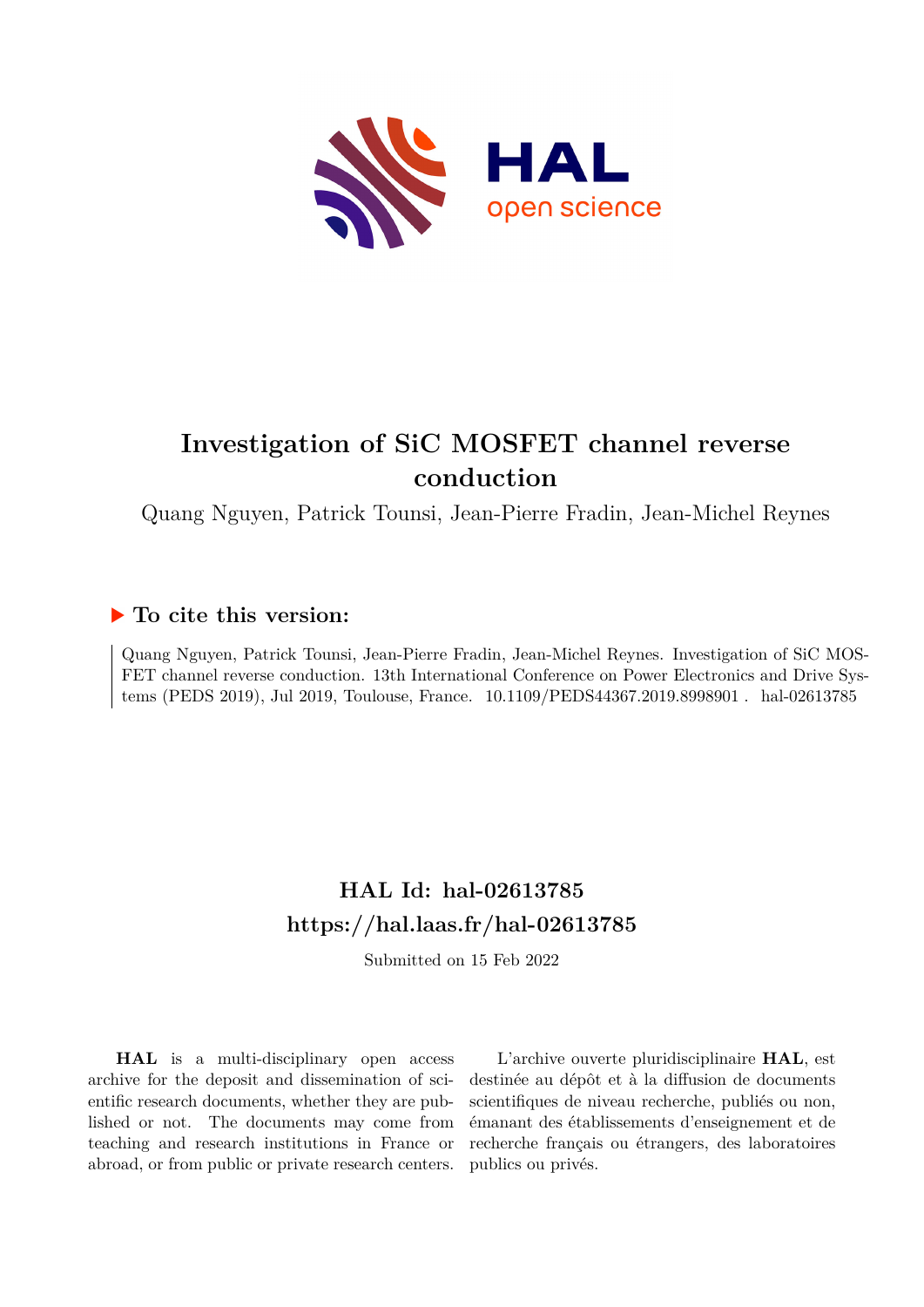# Investigation of SiC MOSFET channel reverse conduction

NGUYEN Quang Chuc<sup>1, 2, 3</sup>, Patrick TOUNSI<sup>2</sup>, Jean-Pierre FRADIN<sup>3</sup>, Jean-Michel REYNES<sup>1, 4</sup> <sup>1</sup>IRT Saint-Exupéry, <sup>2</sup>LAAS-CNRS, <sup>3</sup>ICAM Toulouse, <sup>4</sup>aPSI<sup>3D</sup>

Toulouse, France

*Abstract -* **In this study, forward and reverse conduction of SiC MOSFETs are characterized. These measurements allow us to demonstrate that forward and reverse output characteristics are different, while this was not taken into account in the SPICE model provided by die manufacturers. The difference is due to the body effect within SiC MOSFET and to the shift in threshold voltage. The threshold voltage was characterized as a function of**  the drain-source voltage  $V_{DS}$ . It is shown that  $V_{TH}$  decreases a lot when V<sub>DS</sub> has greater negative values.

#### I. INTRODUCTION

Within power device market, Silicon (Si) devices are used in most applications. However, these devices met their limits in many applications under harsh conditions. That is why researchers have put a great amount of effort into finding a new generation of power devices. The wide bandgap materials, like Silicon Carbide (SiC) or Gallium Nitride (GaN), are the most promising for high voltage, high temperature and high frequency applications [1].

In comparison to Si power devices, SiC equivalences offer a lot of advantages because of SiC material's intrinsic characteristics [1,2,3]. Silicon Carbide power devices, especially SiC MOSFETs and SiC Schottky diodes, have been growing fast in recent years. A great number of works were carried out in order to study behaviors of SiC MOSFET. Nowadays, most of SiC-based power device manufacturers provide electrical models (SPICE) for their components.

A good understanding of SiC MOSFET physics is important to accurately model these devices. The SiC MOSFET body diode has been subject of numerous researches. It was demonstrated that the body diode of SiC MOSFETs behaves differently compared to their Si counterparts [1], [4], [5]. This was firstly noticed by simulation [1] when the body diode current path goes through the channel and bypasses the p-n junction. The conduction capability of the body diode depends on gate-source voltage  $V_{GS}$  (0V to -5V) [5]. This is due to the body effect in SiC MOSFETs [5]. The change of threshold voltage in forward conduction mode was referred as drain-induced barrier lowering (DBIL) - a short-channel effect in MOSFETs [6]. However, this was not studied under negative  $V_{DS}$ .

In this work, forward and reverse conduction modes of SiC MOSFETs are characterized when the gate bias is positive. A difference between these output characteristics of SiC MOSFETs under these two conduction modes was found even when the body diode was not active. The phenomenon

might be explained by the body effect within SiC MOSFET. Under reverse conduction, the drain bias is negative. The drop voltage between the gate and the top of drift region is positive which reduces the SiC MOSFET threshold voltage. In order to better understand the mechanism of MOSFET under these conduction modes, the threshold voltage  $V<sub>TH</sub>$  is characterized as a function of drain-source voltage  $V_{DS}$  under forward and reverse conduction.

The results showed that under reverse bias, when  $V_{DS}$  takes a larger negative value (from -0,2V to -1,5V), the threshold voltage  $V_{TH}$  decreases rapidly (from 4,4V to -0,2V respectively). This change of the threshold voltage  $V_{TH}$ makes the MOSFET channel become more conductive in reverse conduction. On the other hand, under forward bias, the threshold voltage is almost invariant when the drainsource voltage V<sub>DS</sub> changes.

The variation of the threshold voltage with the drain-source voltage will be modified in the electrical model. The results of modified simulation shows that the difference between forward and reverse output characteristics is most likely taken into consideration.

#### II. COMPARISON BETWEEN CONDUCTION MODES OF SIC MOSFET

In this section, the SiC MOSFET channel forward and reverse output characteristics are characterized using the curve tracer HP4142 under the following conditions:

- Gate-source voltage  $V_{GS} = 14{\text -}20V$ , drain current  $I_{DS}$  $= 0-10A$  (forward conduction)
- Gate-source voltage  $V_{GS} = 14{\text -}20V$ , drain current I<sub>SD</sub> = 0-10A (reverse conduction)

All the measurements are realized at ambient temperature (25°C). Fig. 1 illustrates the measurement circuit for each conduction mode.



 Fig. 1. Measurement circuit of SiC MOSFETs: forward (direct) conduction and reverse conduction.

\_\_\_\_\_\_\_\_\_\_\_\_\_\_\_\_\_\_\_\_\_\_\_ 978-1-5386-6499-5/19/\$31.00 ©2019 IEEE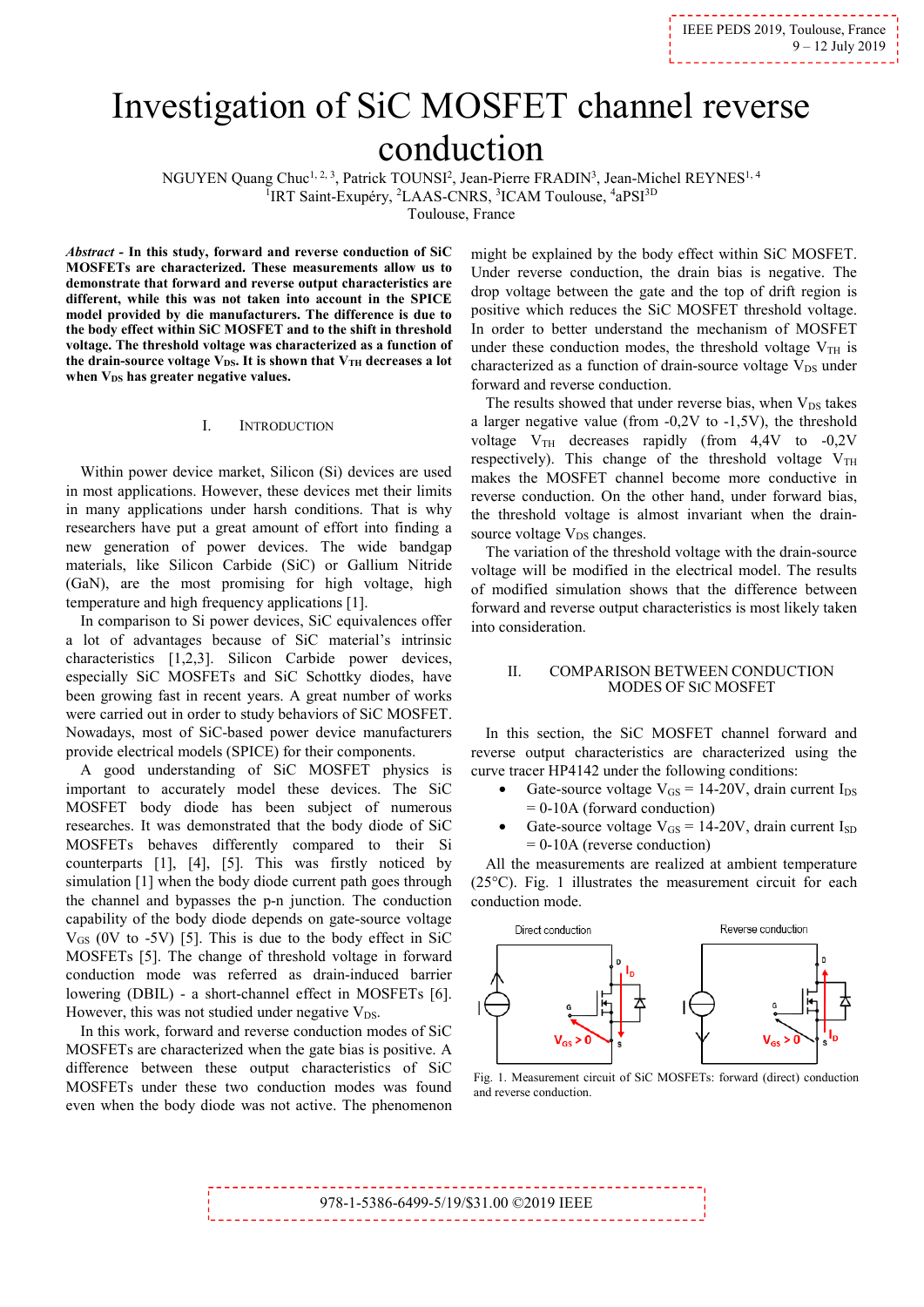In order to compare the forward and reverse output characteristics of SiC MOSFETs, the absolute values of  $V_{SD}$ and  $I_D$  and the value of  $V_{DS}$  and  $I_D$  are presented in the same graph (see fig. 2).

As we can see in fig. 2, the drain-source voltage  $V_{DS}$  of SiC MOSFET in forward conduction is always higher than the reverse conduction one. When the gate bias is nominal ( $V_{GS}$  = 20V), there is still a significant difference between drainsource voltages  $V_{DS}$  of SiC MOSFET in these two conduction modes. Concretely, the values of drop voltage of the MOSFET under forward conduction and reverse conduction are 0.64V and 0.52V respectively at  $I<sub>D</sub> = 10A$ , which means the on-state resistance of SiC MOSFET in forward conduction is about 20% higher than the reverse conduction one. This difference even becomes more significant when the gate bias voltage  $V_{GS}$  is lower. For example, at a gate-source voltage  $V_{GS}$  = 16V, the MOSFET drop voltages under forward and reverse conduction are 0.7V and 1.1V respectively (at drain current  $I_D = 10A$ ). This means the onstate resistance of SiC MOSFET in forward conduction is 50% higher than the reverse conduction one. The ratio of the on-state resistance under these conduction modes is even closed to 2 at gate-source voltage  $V_{GS} = 14V$ .

This difference between SiC MOSFET forward and reverse output characteristics has not been yet taken into account in



Fig. 2. Comparison of measurement forward and reverse output characteristics of STM SiC MOSFET (SCT50N120) under the gate bias voltage  $V_{GS} = 14{\text -}20V$  and a zoom for  $V_{GS} = 20V$  (reverse conduction as dashed line, forward conduction as continue line).

its electrical SPICE model provided by die manufacturers.

Fig. 3 presents the simulation output characteristics under the same conditions ( $V_{GS} = 14{\text -}20V$ ,  $I_D = 0{\text -}10A$ ) using the SiC MOSFET SPICE model. There is almost no difference between the simulation forward and reverse output characteristics at all range of the gate-source voltage  $V_{GS}$  $(14V-20V)$ .

At first, one might suppose that the conduction of the MOSFET body diode makes the drop voltage smaller in the case of MOSFET reverse conduction. However, at this small drop voltage (0.5V-1V), the body diode is not conductive yet (see fig. 4). Indeed, the body diode only starts conducting at a drop voltage 1.3V as illustrating in fig.4. This means, in both cases, the drain current goes through the MOSFET channel completely.

This phenomenon might be explained using short-channel effects in MOSFETs. When a bias voltage, which is higher than a certain threshold voltage  $V<sub>TH</sub>$ , is applied between the gate and the source terminals, charges are induced in the interface layer of the semiconductor (also called the inversion layer). The threshold voltage  $V<sub>TH</sub>$  represents the potential energy barrier against carrier injection from source to channel.



Fig. 3. Comparison of simulation forward and reverse output characteristics of STM SiC MOSFET (SCT50N120) under the gate bias voltage  $V_{GS} = 14$ -20V and a zoom for  $V_{GS} = 20V$  (reverse conduction as dashed line, forward conduction as continue line).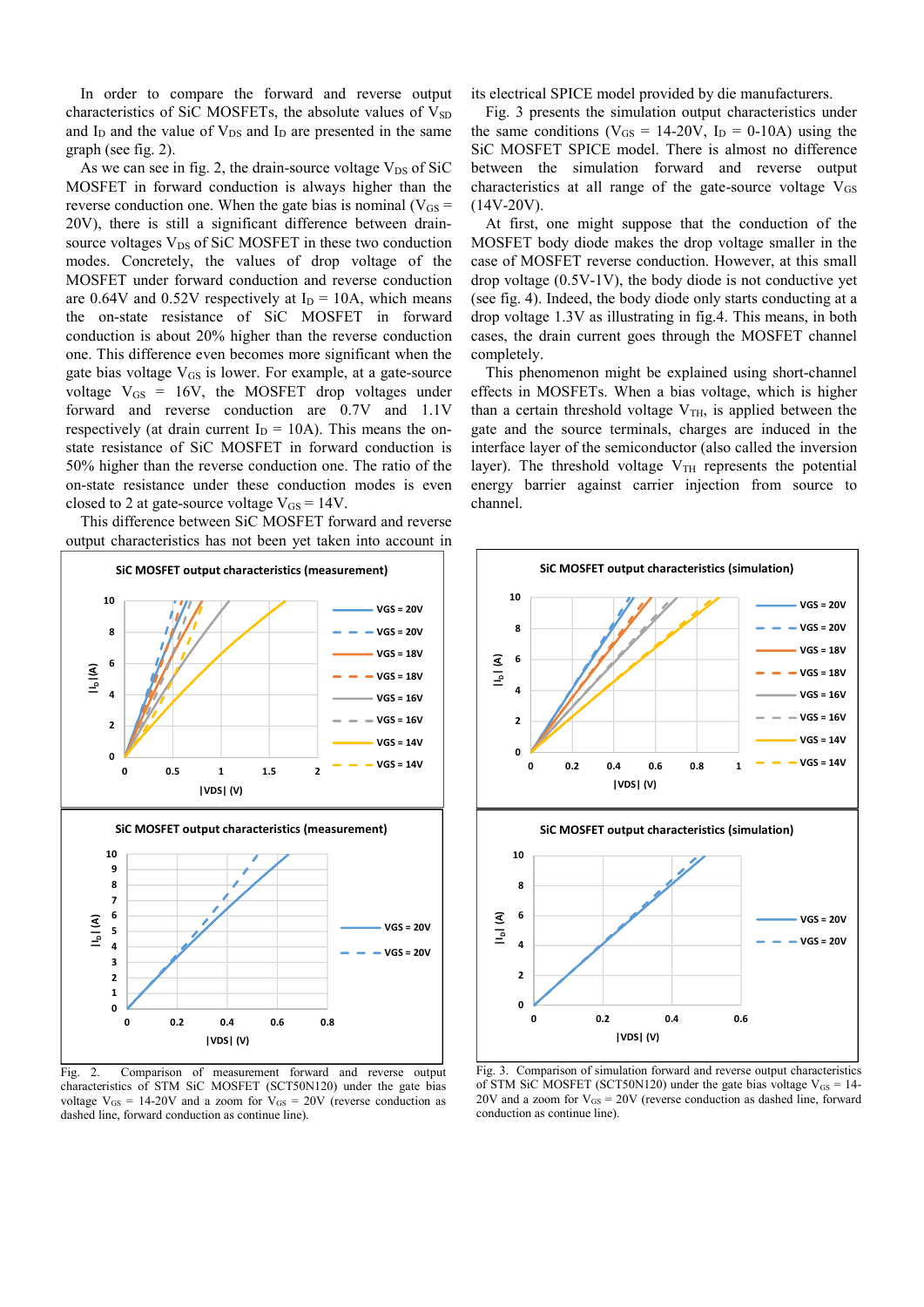

Fig. 4. I<sub>F</sub>(V<sub>F</sub>) characteristics of the SiC MOSFET body diode (V<sub>GS</sub> = 0V)



Fig. 5. Schematic cross section of the SiC MOSFET and a zoom of the channel.

Without any bias of the gate, when the drain-source voltage  $V_{DS}$  is negative, the voltage drop between the gate and the drift region  $V_{GD}$  is positive (fig. 5). This lowers the potential barrier and so reduces the threshold voltage  $V<sub>TH</sub>$ . This mean, the channel will become conductive with smaller threshold voltage.

Fig. 6 presents the variation of  $I_D(V_{DS})$  with different positive and negative drain-source voltages  $V_{DS}$ . The threshold voltage  $V_{TH}$  is define here as the minimum value of the gate-source voltage at a given drain-source voltage  $V_{DS}$ that allows a drain current of 1mA across the MOSFET.

As we can see in fig. 6, in forward conduction mode, the threshold voltage  $V_{TH} = 3.8V$  at  $V_{DS} = 0.5V$ . However under reverse conduction mode, the threshold voltage  $V_{TH} = 2.5V$  at  $V_{DS} = -0.5V$ .

According to the Shockley MOSFET equation that was used in the SiC MOSFET SPICE model, in linear region, the MOSFET drain current is the following:

$$
I_{DS} = \mu_n C_{OX} \frac{w}{L} \left[ (V_{GS} - V_{TH}) V_{DS} - \frac{V_{DS}^2}{2} \right] (1 + \lambda V_{DS})
$$
 (1)  
Where:

 $\lambda$  is the channel length modulation parameter,

 $\mu_n$  is the charge carrier effective mobility,

 $C_{OX}$  is the gate oxide capacitance per unit,

 $W$  and  $L$  are the gate width and length respectively.

In the original model, the threshold voltage is represented as a constant to variation of the drain-source voltage. While this might be true for the case of forward conduction ( $V_{DS}$  > 0V), it is no longer true for reverse conduction. Indeed, as one



Fig. 6. Transfer characteristics of SiC MOSFET (in logarithmic scale) under different drain-source voltages



Fig. 7. Threshold voltage  $V_{TH}$  as a function of the drain-source voltage  $V_{DS}$ (here, the threshold voltage is defined as the minimum value of the gate bias voltage that allows a current of 1mA accros the MOSFET at a fixed drainsource voltage).

cans see in fig. 7, the threshold voltage decreases drastically when the drain-source becomes negative.

The threshold voltage continues to decrease when  $V_{DS}$ becomes more negative (from 0 to -1,5V) because of the body effect.

The threshold voltage  $V<sub>TH</sub>$  has to be presented as a function of V<sub>DS</sub> in order to accurately model I-V characteristics of SiC MOSFET.

Finally, in order to see the impact of the dependence of the threshold voltage  $V_{TH}$  – the drain-source voltage  $V_{DS}$  on simulation reverse output characteristics, several modifications have been made in the model. The threshold voltage is now a function of the drain-source voltage:

$$
V_{TH} = f(V_{DS}) \tag{2}
$$

Fig. 8 illustrates the modified simulation forward and reverse output characteristics of SiC MOSFETs. The measurement characteristics are also added in this figure for comparison. As we can see, the modified simulation SiC MOSFET output characteristics takes into account the difference between forward voltage and reverse voltage. The simulation now accurately represents measurement characteristics.